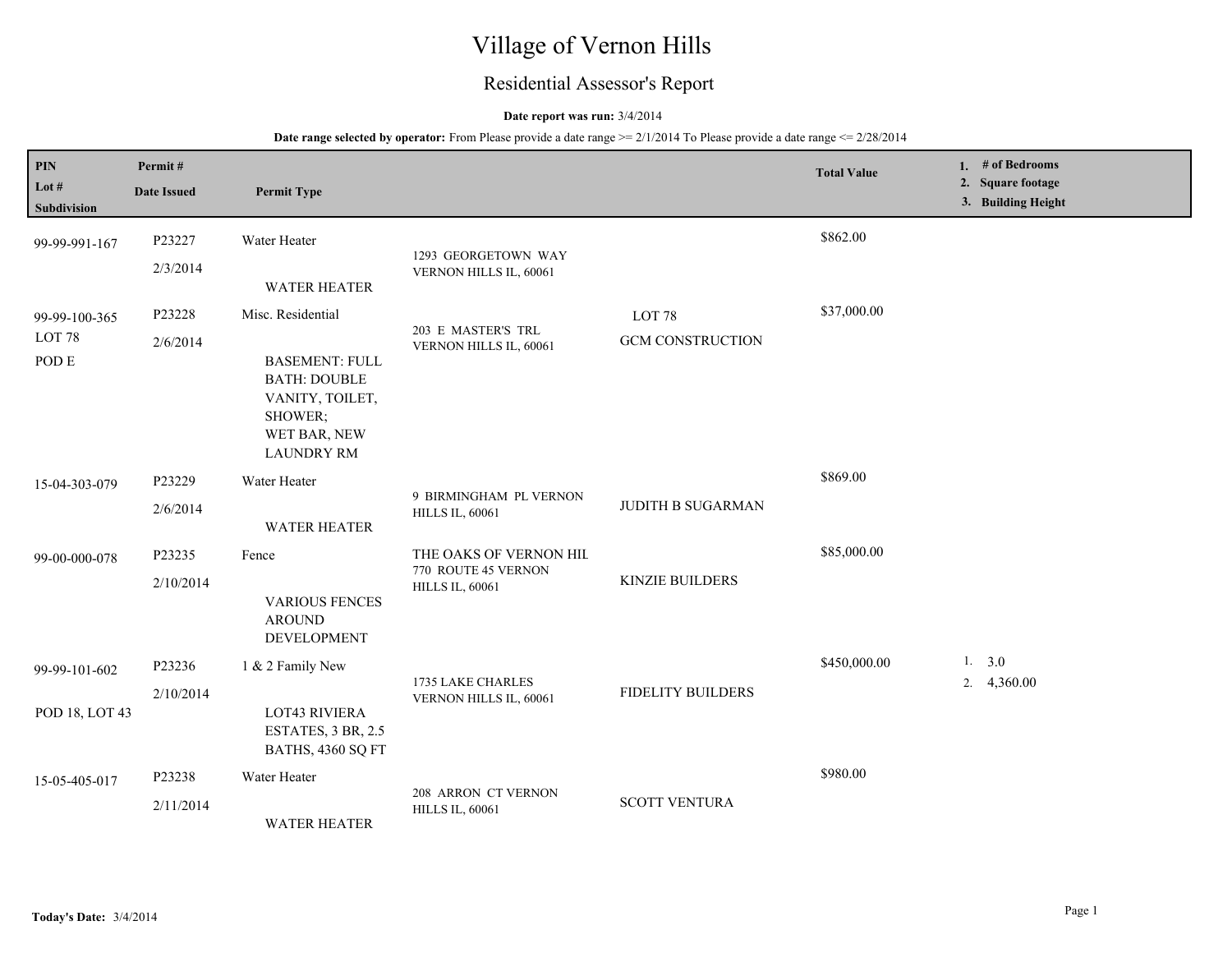#### **Date report was run:** 3/4/2014

# **Date range selected by operator:** From Please provide a date range >= 2/1/2014 To Please provide a date range <= 2/28/2014

| PIN<br>Lot $#$<br>Subdivision                    | Permit#<br><b>Date Issued</b> | <b>Permit Type</b>                                                                                                                                                                                                       |                                                      |                                           | <b>Total Value</b> | 1. # of Bedrooms<br>2. Square footage<br>3. Building Height |
|--------------------------------------------------|-------------------------------|--------------------------------------------------------------------------------------------------------------------------------------------------------------------------------------------------------------------------|------------------------------------------------------|-------------------------------------------|--------------------|-------------------------------------------------------------|
| 15-08-411-012                                    | P23240<br>2/11/2014           | Security System<br><b>SECURITY</b><br><b>SYSTEM</b>                                                                                                                                                                      | 246 NOBLE CIR VERNON<br><b>HILLS IL, 60061</b>       | ADT SECURITY SERVICES,                    | \$989.00           |                                                             |
| 99-99-100-430<br>$1 - 2$<br><b>BAYHILL POD D</b> | P23243<br>2/14/2014           | Misc. Residential<br>Furnance<br>Water heater<br>WATER DAMAGE<br>REPAIRS,<br>FURNACE, AND<br><b>WATER HEATER</b>                                                                                                         | 1812 N CRENSHAW CIR<br>VERNON HILLS IL, 60061        | ${\bf D}$<br>$1 - 2$<br>MARILYN LISZKA    | \$37,171.00        |                                                             |
| 15-08-206-015                                    | P23244<br>2/14/2014           | Misc. Residential<br><b>CONVERT</b><br><b>MASTER WALK IN</b><br><b>CLOSET INTO A</b><br>MASTER BATH.<br><b>CONVERT</b><br><b>MASTER VANITY</b><br>AREA INTO A<br>CLOSET.<br>TOTAL NUMBER<br>OF NEW<br><b>FIXTURES: 2</b> | 14 MANCHESTER LN<br>VERNON HILLS IL, 60061           | <b>AMY LAM</b>                            | \$4,500.00         |                                                             |
| 99-99-101-591<br>POD 18, LOT 29                  | P23246<br>2/17/2014           | Fire Sprinklers<br><b>FIRE SPRINKLER</b>                                                                                                                                                                                 | 1622 LAKE CHARLES<br>VERNON HILLS IL, 60061          | ORION FIRE PROTECTION                     | \$7,800.00         |                                                             |
| 15-09-102-007                                    | P23252<br>2/21/2014           | Furnace<br><b>FURNACE</b>                                                                                                                                                                                                | <b>14 LINDON LN VERNON</b><br><b>HILLS IL, 60061</b> | ALLIED AIR CONDITIONING<br><b>HEATING</b> | \$2,350.00         |                                                             |
| 99-99-996-331                                    | P23253<br>2/21/2014           | Water Heater<br><b>WATER HEATER</b>                                                                                                                                                                                      | 322 CHERRYWOOD CT<br>VERNON HILLS IL, 60061          | <b>KEVIN TRUONG</b>                       | \$782.00           |                                                             |